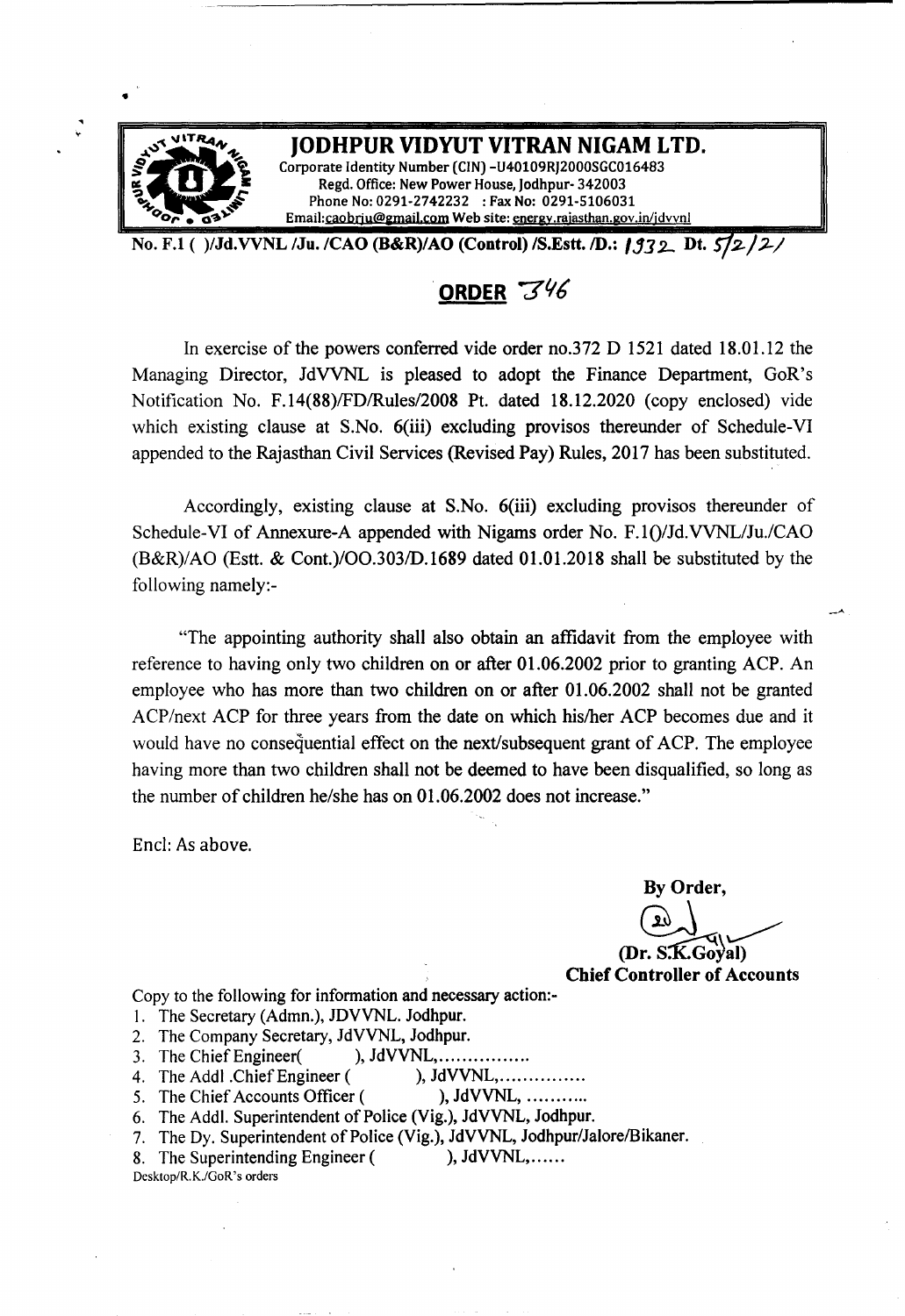- 9. The Superintending Engineer (IT), Jodhpur Discom, Jodhpur for uploading the order on Jodhpur Discom's site.
	- 10. The TA to Managing Director, JdVVNL, Jodhpur/Jaipur.
	- 11. The Joint Director Personnel, JdVVNL, Jodhpur.
	- 12. The Sr. Accounts Officer / Accounts Officer ( ), JdVVNL, .......
	- 13. The Public Relation Officer, JdVVNL, Jodhpur.<br>14. The Dy. Director (), JdVVNL,...
	- 14. The Dy. Director (
	- 15. The Executive Engineer ( ), JdVVNL, ... ... ... ...
	- 16. The Personnel Officer ( ), JdVVNL, ... ... ...
	- 17. The TA/PA to Director (Technical/Finance), JdVVNL, Jodhpur.

**Accounts Officer (Control) Jodhpur Discom, Jodhpur**

. •

Desktop/R,K./GoR's orders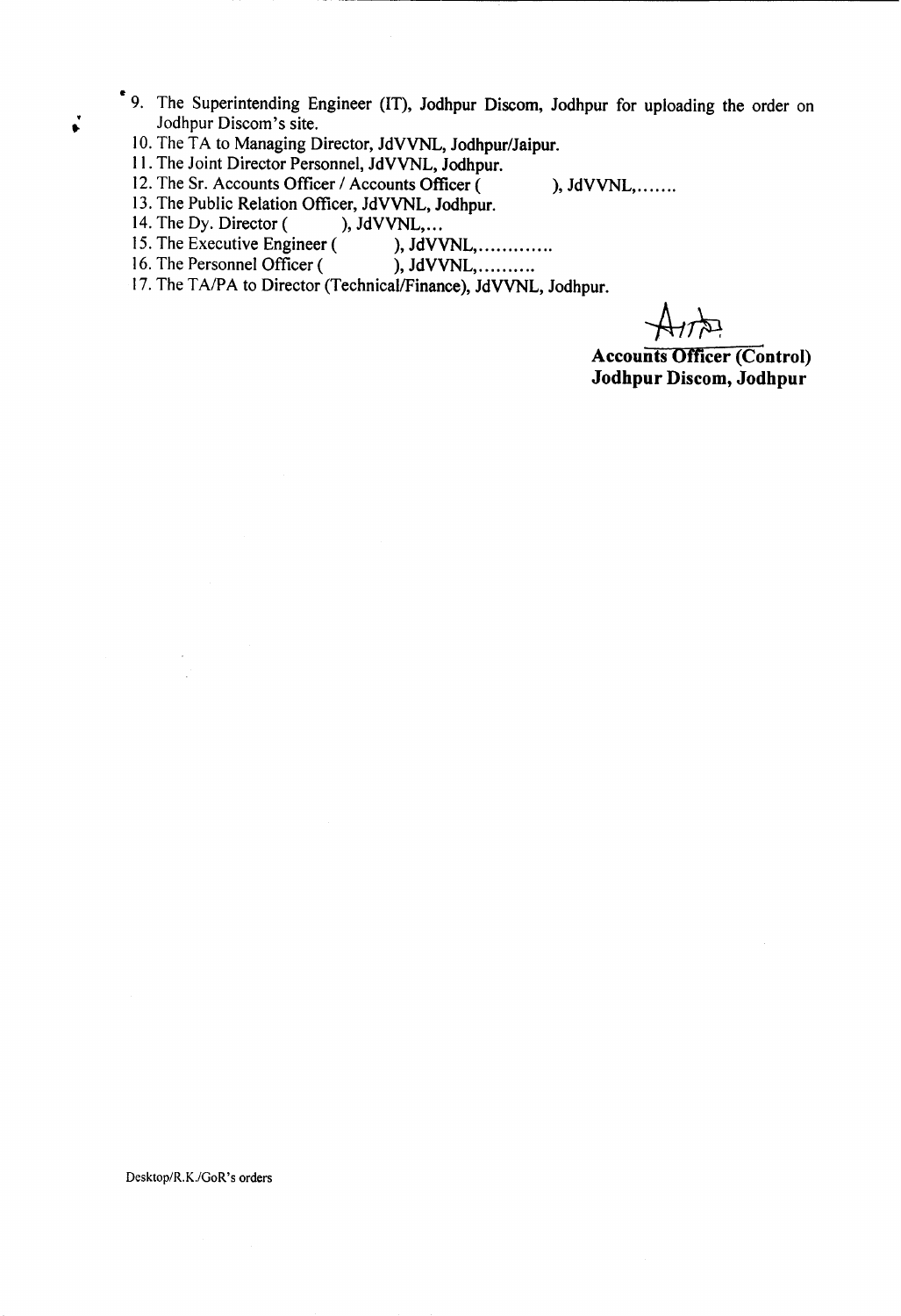# GOVERNMENT OF RAJASTHAN FINANCE DEPARTMENT (RULES DIVISION)

# No. F. 14(88)FD/Rules/2008 Pt. Jaipur, dated: 1 8 DEC 2020

### **Notification**

In exercise of the powers conferred by the proviso to Article 309 of the Constitution of India, the Governor of Rajasthan is' pleased to make the following rules further to amend the Rajasthan Civil Services (Revised Pay) Rules, 2017, namely:-

1. Short title and commencement- (1) These rules may be called the Rajasthan Civil Services (Revised Pay) (Fifth Amendment) Rules, 2020.

(2) They shall come into force with immediate effect.

2. Amendment of Schedule-VI.- Existing clause at S.No.6(iii) excluding provisos thereunder of Schedule-VI appended to the Rajasthan Civil Services (Revised Pay) Rules, 2017 shall be substituted, by the following, namely,.-

"The appointing authority shall also obtain an affidavit from the employee with reference to having only two children on or after 01.06.2002 prior to granting ACP. An employee who has more than two children on or after 01.06.2002 shall not be granted *ACP/next* ACP for three years from the date on which his/her ACP becomes due and it would have no consequential effect on the next/subsequent grant of ACP. The employee having more than two children shall not be deemed to have been disqualified, so long as the number of children he/she has on 01.06.2002 does not increase."

> By order and in the name of the Governor, o

*~'V0v* ~~

(Suresh Kumar Verma) Joint Secretary to the Government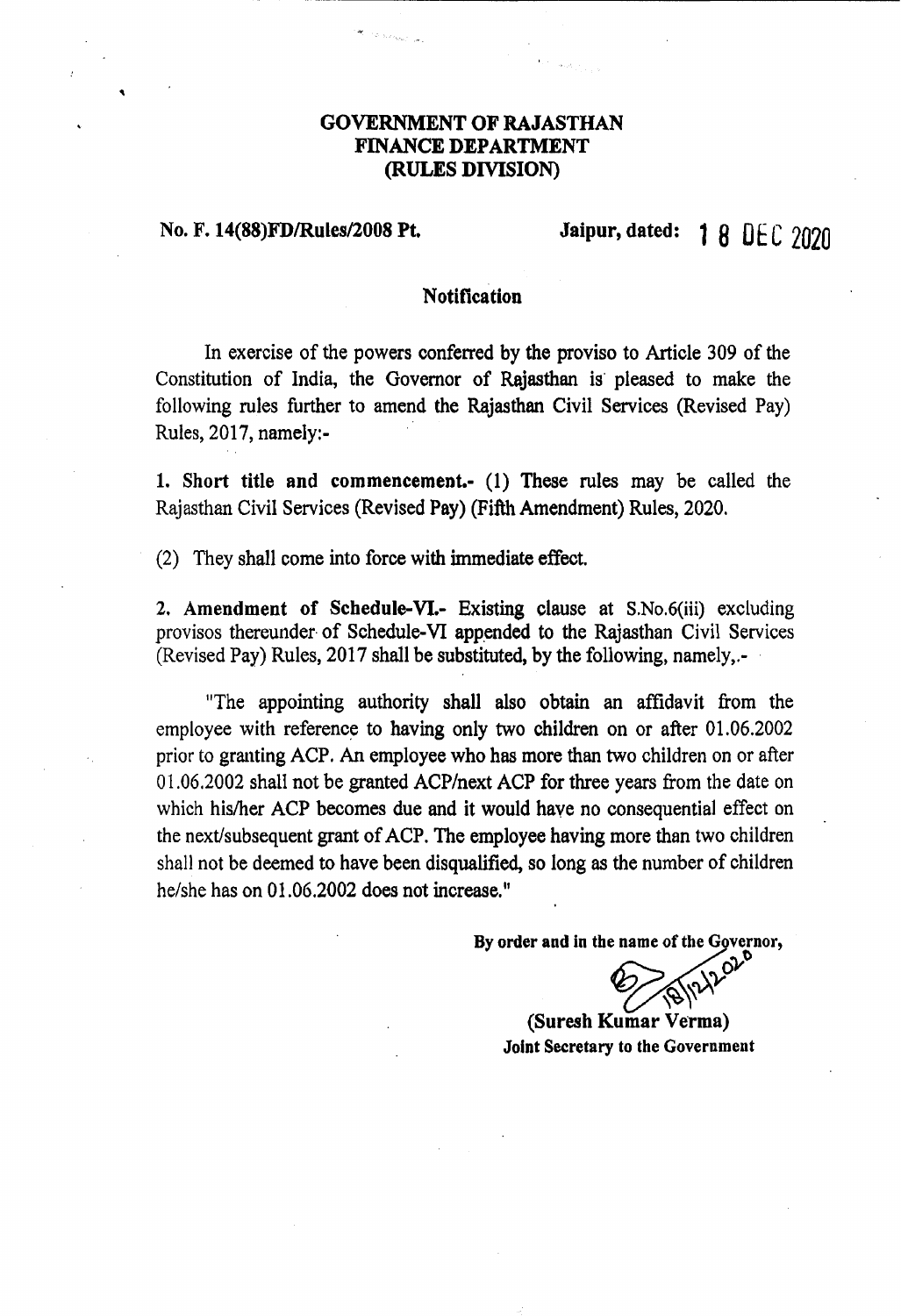#### Copy forwarded to -

•

- 1. Secretary to Hon'ble Governor.
- 2. Principal Secretary to Hon'ble Chief Minister.
- 3. All Special Assistants / Private Secretaries to Ministers / State Ministers.<br>4. All Additional Chief Secretaries Principal Secretaries/Secretaries
- 4. All Additional Chief Secretaries/ Principal Secretaries/Secretaries/Special Secretaries to the Government.
- 5. Sr. D.S. to Chief Secretary
- 6. Accountant General Rajasthan, Jaipur.
- 7. All Heads of the Departments.
- 8. Director, Treasuries & Acoounts, Rajasthan, Jaipur
- 9. Director, Pension and Pension Welfare Departments. Rajasthan, Jaipur
- 10. Deputy Director (Statistics), Chief Ministers Office.
- 11. All Treasury Officers.
- 12. All Sections of the Secretariat.
- 13. Administrative Reforms (Or.7) with 7 copies.
- 14. Vidhi Rachana Sanghthan, for Hindi translation.
- 15. Technical Director, Finance Department{Computer Cell)
- 16. Guard File '

### Copy also to the -

- 1. Secretary, Rajasthan Legislative Assembly, Jalpur
- 2. Registrar General, Rajasthan High Court, Jodhpm *I*Jaipur.
- 3. Secretary, Rajasthan Public Service Commission, Ajmer.
- 

4. Secretary, Lokayukta Sachivalaya, Rajasthan, Jaipur.

## (Suresh Kumar Verma) Joint Secretary to the Government

(RPS 2017 • OS *12020)*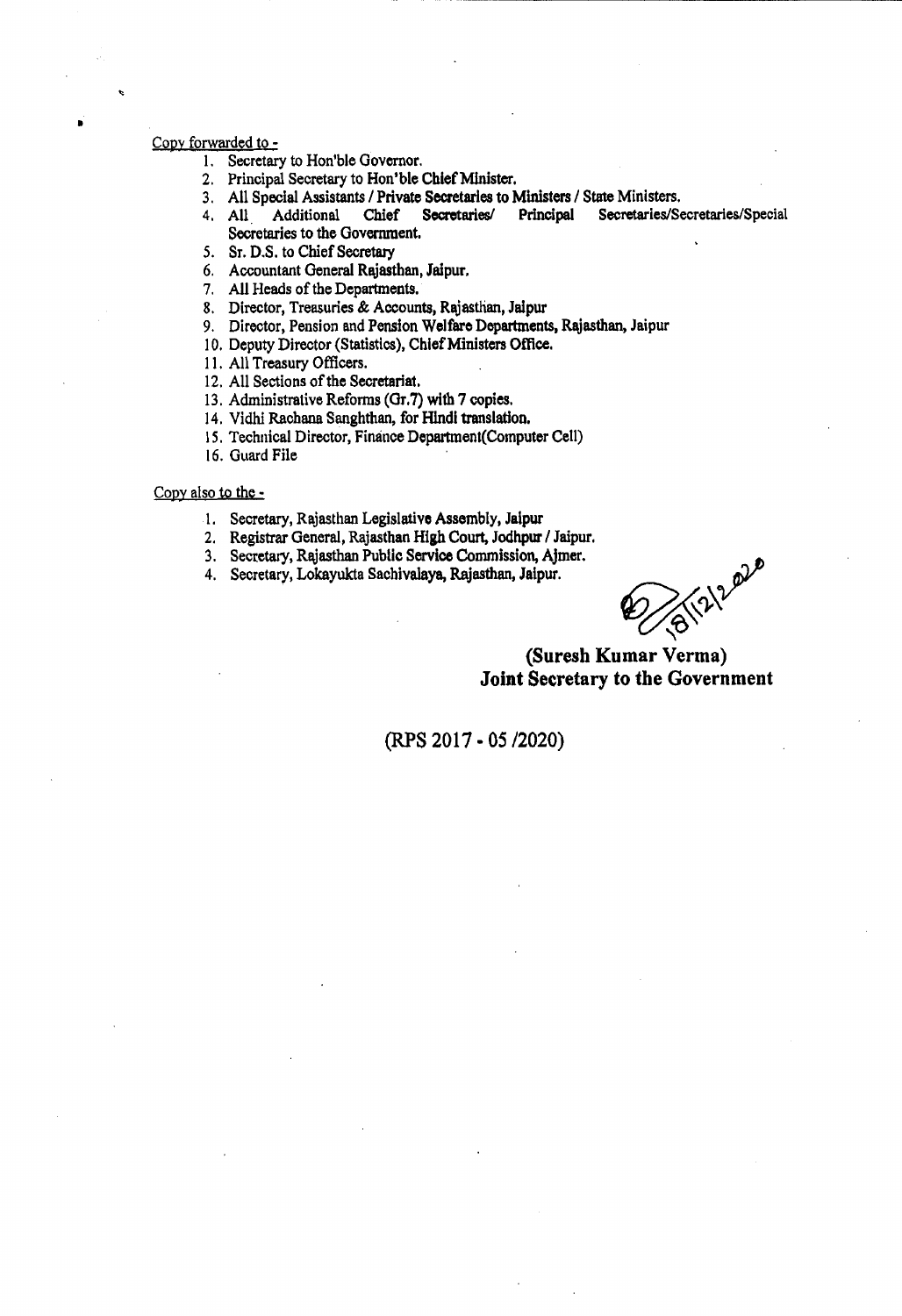

. RAJASTHAN RAJYA VIDYUT PRASARAN NIGAM LIMITED 'III' [Corporate Identity Number (CIN): U40109RJ2000SGC016485] Rcgd.Office.: Vidyut8hawan,Jyoti Nagar,Jaipur -302005 (AN ISO 9001: 2015 CERTIFIED COMPANY)

------------------\_. \_\_ .\_\_ ..



# RVPNF&RNo '3**8,**

No. RVPN/CAO (P&F)/AAO/F&R/F, 102 (Pt.-II) /t). 205 Dated: 07, 0 J. 2021

## ORDER

In exercise of the powers conferred vide order no. . RVPN/ADMO/AS/CC/F&R/D. 205 dated 01.12.::001, the Chairman and Managing Director, RVPN, is pleased to adopt the Finance Department, GoR's Notification No. F. " .. .. 14(88)/FD/Rules/2008 Pt. datcd 18.12.2020 vide which existing clause at *S.No.* 6(iii)  $\omega$  . The set of the set of the set of the set of the set of the set of the set of the set of the set of the set of the set of the set of the set of the set of the set of the set of the set of the set of the set of the s excluding provisos thereunder of Schedule-VI appended to the Rajasthan Civil Services (Revised Pay) Rules, 2017 has been substituted.

Accordingly, existing clause at S.No. 6(ii.) excluding provisos thereunder of Schedule-VI of Annexure-A appended with Nigam's order No. RVPN/AAO/F&R/F. 102/D. 185 dated 01.01.2018 (F&R No. 1149) shall be substittued by the following, namely: -

"The appointing authority shall also obtain an affidavit from the employee with reference to having only two children on or after 01.06.2002 prior to granting ACP.An employee who has more 'than two children on or after *01.06.2002* shall not be granted *ACP* /next *ACP* for three years from the date on which his/her ACP becomes due and it would have no consequential effect on the next/subsequent grant of ACP. The employee having more than two children shall not be deemed to have been disqualified, *so* long as the number of children he/she has on 01.06.2002 does not increase." •

By Order,

*~~\A* (Sourabh Shatt) Chief Accounts Officer ( $P\&F$ ).

•

Copy to the following for information and circulation in various offices under their jurisdiction and control:-

1. The Secretary (Admn.), RVPN, Jaipur.

.> Q